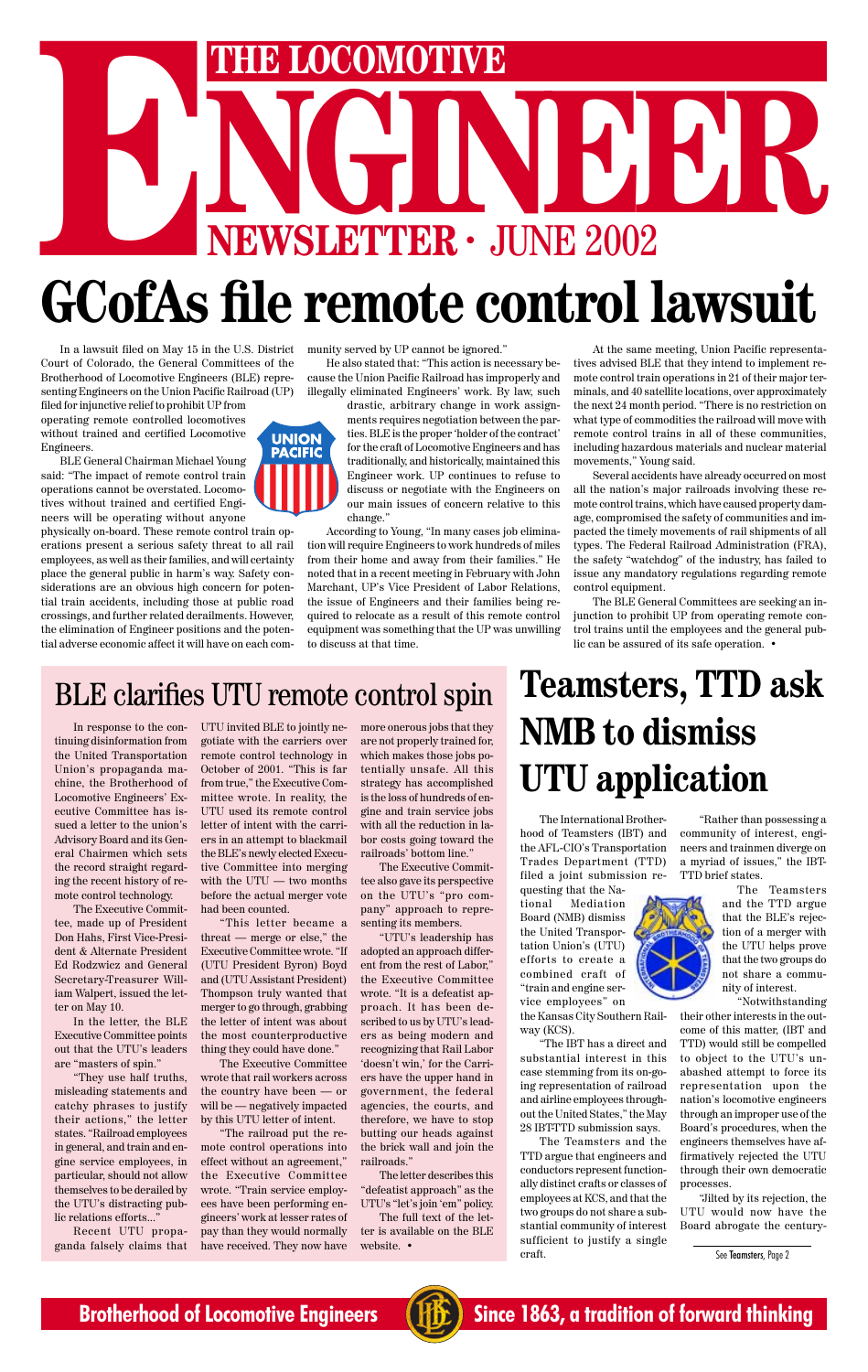Representatives of the Brotherhood of Locomotive Engineers participated in a high-energy "Rally for Rail" on Capitol Hill on May 8, joining hundreds of concerned citizens and rail supporters from across the United States in urging Congress to support passenger rail as an integral part of America's transportation system and to provide full funding for Amtrak in 2003 and beyond.

Participants in the "Rally for Rail" represent many businesses, labor unions, and state and local governments, as well as millions of consumers and citizens across America.

The BLE was represented by Raymond Holmes, BLE International Vice-President & U.S. National Legislative Representative, as well as several State Legislative Board Chairmen, including Terry Briggs (Texas), Ken Kertesz (Pennsylvania), Mike Muscha (North Dakota), J.T. Norris (Virginia) and Ed Way (Illinois). Also participating was Amtrak General Chairman Mark Kenny and Brian Gallagher of the New York State Legislative Board.

More than 50 groups have endorsed resolutions calling on Congress to fully fund Amtrak in 2003, and to enact a reauthorization bill that ensures a strong, long-term future for the nation's passenger rail system.

"Today's event demonstrates that people from all across America and across the political spectrum want a stronger passenger rail system in this country," said Mayor Kenneth Barr, chairman of the Transportation and Communications Committee of the U.S. Conference of Mayors. "We are all united in the conviction that it's time to put Amtrak on a more stable foundation for the future, and to have it play a growing role in our country's congested transportation system."

In early May, the U.S. Conference of Mayors, the National Association of Counties, the National Conference of State Legislatures and three other national organizations representing local governments sent a letter to House and Senate leaders urging them to appropriate \$1.2 billion for Amtrak in FY '03 to prevent the elimination of services.

Among those addressing the 9 a.m. pep rally were Senators Joe Biden (D-DE), Tom Carper (D-DE), and Kay Bailey Hutchison (R-TX); Reps. Jack Quinn (R-NY), James Oberstar (D-MN), and Bob Clement (D-TN); Mayors Kenneth Barr of Fort Worth, Texas and Patrick Henry Hays of North Little Rock, Ark., representing the U.S. Conference of Mayors; Rhea Huddleston, Wapello County Board of Supervisors, Ottumwa, Iowa, representing the National Association of Counties; George Dorshimer of LTK Engineering Services of Ambler, Pa., representing the business community through the American Passenger Rail Coalition; Mac Fleming, international president of the Brotherhood of Maintenance of Way Employes; and Debbie Sease, legislative director of the Sierra Club.

Later in the day, Rally participants flooded Capitol Hill and met with more than 45 key members of Congress.

Congress created Amtrak in 1971 to take over unprofitable passenger rail lines from the private sector. But unlike aviation, highways and other modes of transportation, Congress has given passenger rail no dedicated source of funding. Instead, it must rely on the unpredictable annual appropria-

tions process, which has provided only about 50% of the authorized funding levels in recent years.

To improve its financial position, Amtrak has found ways to boost revenues by nearly 40 percent over the last five years — leveraging valuable assets, borrowing funds from private banks, and cutting back on operating and capital spending without compromising safety, reliability or service. But these efforts have not been enough to offset the basic problems of conflicting policy mandates and inadequate public funding. Without adequate funds in 2003, Amtrak has told Congress and state leaders it may have to discontinue much of the national network as early as this fall.

### **Teamsters** Continued from Page 1

"Investing in our national Amtrak passenger rail system has never been more important," said George Dorshimer, President of LTK Engineering Services of Ambler, Pa. and board member of the American Passenger Rail Coalition.

"It's ironic we're in this situation because Amtrak is performing so well in the market," said Alan Yorker of Decatur, Georgia, president of the National Association of Railroad Passengers. "The growing demand for Amtrak's services is a reflection of the fact that rail is an attractive option for many business and leisure travelers, it's cost-effective for state and local governments, it's a contributor to job creation and economic development, and it's good for the environment and energy independence."

"The need for the service is there, along with strong support from the traveling public, state and local governments, and all of these groups here today," Sonny Hall, president of the Transport Workers Union of America and president of the Transportation Trades Dept. of the AFL-CIO. "What Amtrak needs most now is a steady, strong partner in the federal government — a partner it doesn't have today."

The BLE is a part of a broader coalition, which includes representatives from the American Passenger Rail Coalition; National Association of Railroad Passengers; Railway Progress Institute; U.S. Conference of Mayors; National Conference of State Legislatures; Sierra Club; the AFL-CIO's Transportation Trades Department; and the National Association of Counties. •

# **BLE joins 'Rally for Rail' on Capitol Hill**

Labor, other groups lobby Congress to provide Amtrak funding, save passenger rail



From left: George Newman, SLBC-MA; Terry Briggs, SLBC-TX (behind Newman); Ken Kertesz, SLBC-PA; Mark Kenny, GC/Amtrak; Raymond Holmes, VP & NLR; Mike Muscha, SLBC-ND (next to Holmes); Brian Gallagher, New York; J. T. Norris, SLBC-VA; Ed Way, SLBC-IL.

old division among the operating crafts on Class I rail carriers, a division that has been upheld by the NMB for nearly 70 years and do so… despite no legal or factual basis for the assertion that a consolidated craft or class of Train and Engine Service Employees exists on the properties of Kansas City Southern or, for that matter, any Class I carrier.

"The UTU's request for the Board to make this radical departure from the wellestablished, historic craft division between engine service and train service employees is without merit and should, therefore, be dismissed."

The IBT-TTD brief argues

that forcing a single craft would be detrimental to the rail industry, creating a labor organization plagued by constant

internal conflict and increasing the potential for operational disruptions on the nation's railroads. The IBT-TTD brief stated that the single craft issue has already "become disruptive on the KCS property to the point of interfering with operations," which railroad attorneys documented in letters dated April 4 and 23, 2002.

"As the NMB's statutory responsibility is to promote stable collective bargaining, it is unclear how a consolidated craft or class of Train and Engine Service Employees on a Class I carrier with its inherent potential for severe internal conflict would be in furtherance of that responsibility." The IBT-TTD submission concludes, "In light of the fact that engineers and trainmen comprise func-

tionally distinct crafts or classes of employees on the KCS, these employees cannot be found to possess a substantial community of interest sufficient to justify a forced departure from the present craft or class alignment on the Carrier. For the reasons stated above and in the interests of promoting stable collective bargaining relationships throughout the railroad industry, the Board should dismiss the UTU application."

A copy of the nine-page IBT-TTD amicus brief is available on the BLE website. •

### Teamsters, TTD condemn UTU tactics

**Code of Compliance For Officers and Employees Of the Brotherhood of Locomotive Engineers Concerning Employers and Designated Legal Counsel**

Every officer and employee of the International, each General Committee of Adjustment, State and Provincial Legislative Board and Local Division shall comply with the following requirements:

• Read and periodically review the Rules of Conduct of the FELA Designated Counsel ("DLC");

• Abide by such rules insofar as they are applicable to officers and employees;

• Refrain from any action that causes or may cause "DLC," or anyone thereof, to violate the Rules of Conduct. An officer or employee may not solicit or accept gifts, payments, monies, loans, promises or agreements therefor, or

anything of value (including reimbursed expenses) given because of his or her position in the organization, from any employer or "DLC:"

a. Who is attempting to promote the officer's or employee's candidacy for of-

fice; or

b. Who is attempting to influence any election on any issue within the organization requiring a vote; or

c. Who has interests that may be substantially affected by the performance of an officer's or employee's official duties.

A gift does not include items of little value such as plaques and greeting cards.

Unless the frequency would appear to be improper, an officer or employee may accept food, refreshments and materials provided at a conference or widely attended gathering or certain other events which an officer or employee attends in his official capacity.

-

s,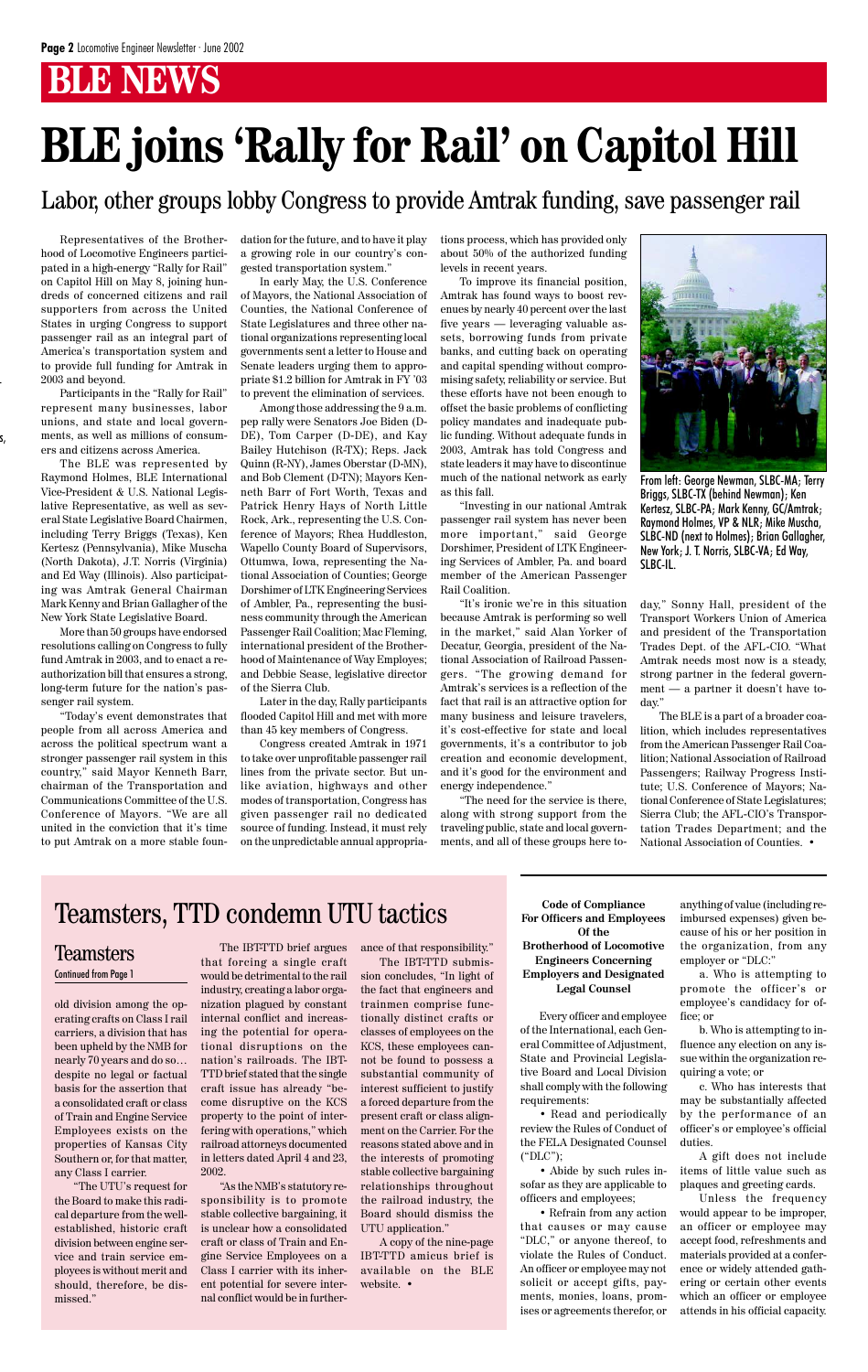Remote control technology has caused 60 locomotive engineer jobs to disappear nationwide since the beginning of 2002 — and now it has caused a billboard to disappear.

In April, the members of BLE Division 532 spent just under \$1,000 to lease a billboard overlooking the rail yard where they work in Richmond, Va. They used the billboard to post a message protesting CSX Transportation's use of remote control locomotives. Even though the Division paid to have their message displayed for a full month, it disappeared after only two weeks.

The billboard's message read: "Remote control trains? No engineer in the cab? Stop the madness! Call your Congressman today! Stop paying dues to a union that eliminates jobs! Join BLE Division 532 today!"

The billboard was situated outside the control tower window and in plain view of the local trainmaster and yardmaster. It received positive responses from BLE and UTU members alike.

"Most UTU guys on the ground around here don't want remote control," said M.E. "Ed" Mellott, Local Chairman of Division 532.

However, the BLE message mysteriously disappeared and was replaced with a military recruitment ad.

Brother Mellott contacted the billboard company that his division had paid to lease the advertising space. According to Brother Mellott, a representative from the billboard company told him CSX had contacted her company asking that the BLE message be removed. She told Brother Mellott that CSXT believed the message was a breach of the billboard company's contract with CSXT, primarily because the billboard was located on CSXT property. She further told Brother Mellott that CSXT threatened to knock down all the company's billboards located on CSXT property if the message was not removed.

News of this controversy reached a reporter at Trains Magazine's website, Trains.com. A reporter from Trains.com contacted CSXT headquarters in Jacksonville, Fla., to inquire about the disappearing billboard.

CSX spokeswoman Kathy Burns said the billboard was not on CSX property, and that the decision to ask that the billboard be removed did not go through proper approval channels within the company. She also said that CSX would apologize to Brother Mellott. "We clearly made a mistake," she told Trains.com.

Notification about the billboard went to CSX's real estate subsidiary, Burns said, which contacted the billboard company and asked that it be removed because the message "was offensive."

Brother Mellott said he was contacted via phone by a high-ranking CSX director of labor relations on May 23. The officer apologized for the billboard "misunderstanding" and said the railroad would not object if BLE Division 532 wished to pay to have the same message posted on the same billboard.

After taking down the BLE's message in mid-April, the billboard company offered to transfer the message to another location for two weeks or to refund half of the BLE's money. The BLE Brothers chose to have half of their \$1,000 refunded. "We felt we had made our point, so we opted to get our money back," Mellott said. •

Remote control trains? No engineer in the cab? Stop the madness! Call your Congressman today! Stop paying dues to a union that eliminates jobs! Join BLE Division 532 today!

# **Anti-remote control billboard disappears**



Members of the California State Legislative Board, at their 4th Quadrenniel Session, reelected Timothy L. Smith as their Chairman during the last week of April

Questions should be directed to NASLBC Secretary-Treasurer Perry Renfro at: <perryble@alltel.net>. •

Front row, from left: James Barry, Div. 65; D.D. "Diz" Francisco, Div. 739 and CSLB 2nd Vice-Chairman; Darrel N. Azarcon, Div. 692 and CSLB 1st Vice-Chairman; Timothy L. Smith, Chairman Chairman; Art Ray, Div. 283; James Murphy, Div. 398; Eric Johnson, Div. 662; and Raymond Enriquez, Div. 660.



Back row, from left: Mike Rogers, Div. 425; Louie Fernandez, Div. 383 and Editor of the California State Legislative Board newsletter; Kent Richards, Div. 56; Peter Hinckley, Div. 144; Mike G. Holt, Div. 800 and CSLB Secretary-Treasurer; Paul Turney, Div. 415; and Ron Lopez, Div. 553; Ron Marney, Div. 126. (Not pictured: Palmer Hewlett, Div. 664.)

The Brotherhood of Locomotive Engineers' International Division extends congratulations to seven different Brothers who were elected or reelected Chairmen of their respective State Legislative Boards over the past month.

They are as follows:

- James F. Ong, Ohio;
- Ken Michel, New Jersey;
- Mickey Gage, Missouri;
- Walt Webster, Utah;
- M.F. O'Brien, Louisiana;
- Ken Kertesz, Pennsylvania; and
- Tim Smith, California.

Sorg, First Vice-Chairman; James O'Neill, Second Vice-Chairman; and David Caniff, Secretary-Treasurer.

"We are humbled by the confidence expressed by those delegates in attendance," Brother Kertesz said of the May 2 meeting. "This administration stands ready to assist every BLE member in Pennsylvania in matters pertaining to safety, sanitation, health and legislation that protects our members."

Brother Kertesz reported to the *Newsletter* that he was returned to office by acclamation, as were the other incumbent members of the Pennsylvania State Legislative Board: Robert bers of his Board were elected: Darrel <www.pslb-ble.org>. Chairman Tim Smith of the California State Legislative Board reported to the *Newsletter* that the following mem-

Brother Kertesz said the Pennsylvania Board plans to make more effective use of its website to better inform members regarding important legislative issues. The website address is:

Members of the Louisiana State Legislative Board re-elected Brother M.F. "Mike" O'Brien as their Chairman. Pictured here, from left, are: Don Willard, Div. 765; Ken Gieseler, Div. 193; Buster Humphrey, Louisiana State Legislative Board Second Vice-Chairman; Paul Lilly, Div. 531; Chairman O'Brien; Raymond Aycock, Div. 326; Raymond A. Holmes, International Vice-President & U.S. National Legislative Representative; Terry Briggs, Texas State Legislative Board Chairman; Joe Rinchuso, Div. 219; Bill Morris, Louisiana State Legislative Board First Vice-Chairman; Darrel Booth, Div. 914; Allen Cason, Div. 599; and Bobby Hardy, Div. 632.

N. Azarcon, First Vice-Chairman; D.D. Francisco, Second Vice-Chairman; and Mike G. Holt, Secretary-Treasurer.

In Louisiana, representatives from the Federal Railroad Administration, the U.S. Railroad Retirement Board, and the Occupational Safety and Health Administration (OSHA) attended the Louisiana State Legislative Board's meeting, where Brother Mike F. O'Brien was re-elected.

In New Jersey, the following members were elected to assist Chairman Michel: Steve Kay, First Vice-Chairman; Bob Daniels, Second Vice-Chairman; and Ed Michael, Secretary-Treasurer.

In related news, the National Association of State Legislative Board Chairmen (NASLBC) will hold their annual meeting in August this year at the Thunderbird Hotel and Convention Center in Bloomington, Minn.

Please see the Calendar & Events section on page 8 of this issue for hotel and registration information.

### Legislative Board Chairmen elected in seven different states

CSX later issues formal apology to BLE local chairman: 'We clearly made a mistake'

A reproduction of the billboard purchased by Division 532.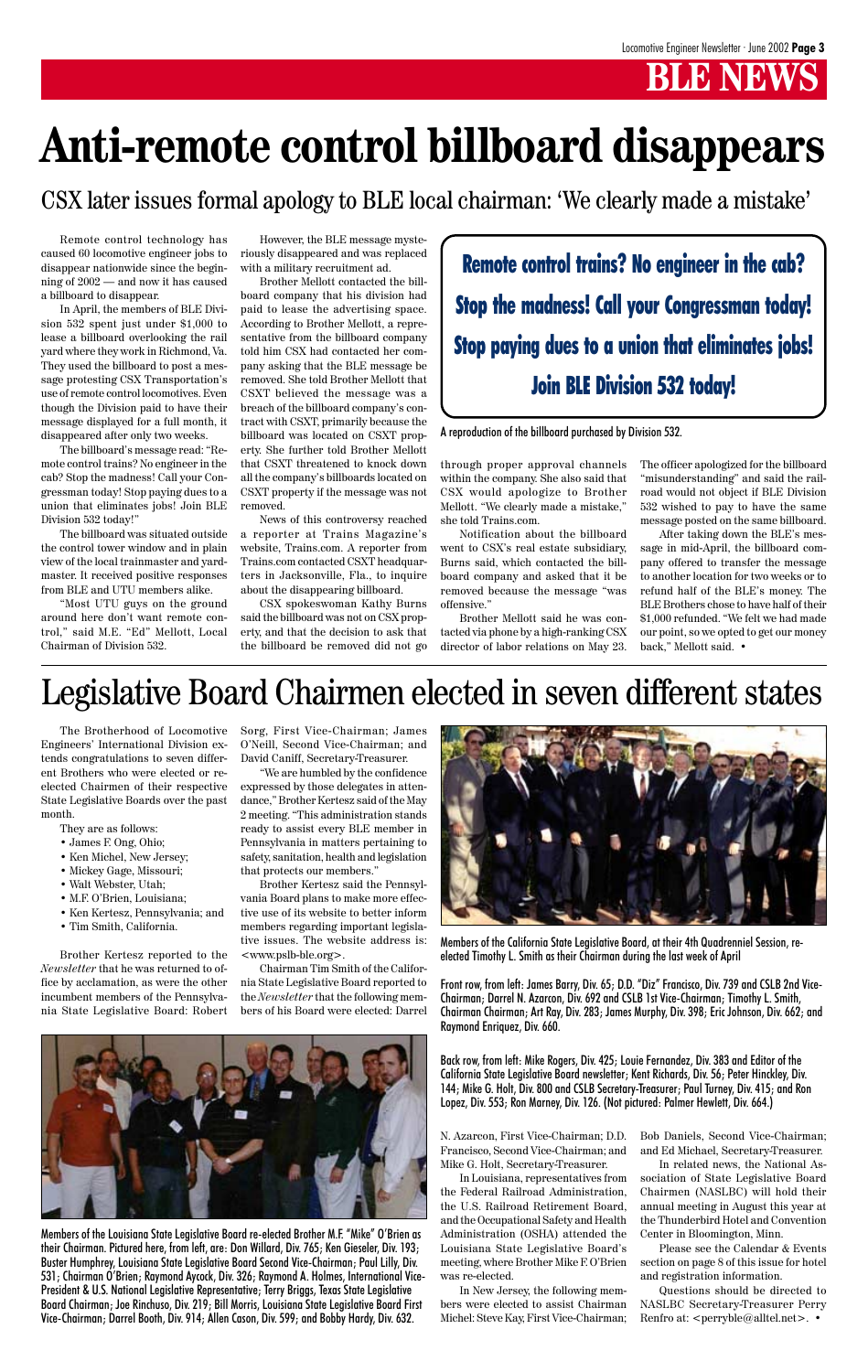### Burlington Northern Santa Fe



aaaaaaaaaaaaaaaaaaaaaaaaaaaaaaaaaaaaaaaaaaaaaaaaaaaaaaaaaaaaaaaaa aaaaaaaaaaaaaaaaaaaaaaa

aaaaaaaaaaaaaaaaaaaaaaaaaaaaaaaaaaaaaaaaaaaaaaaaaaaaaaaaaaaaaaaaa aaaaaaaaaaaaaaaaaaaaaaa

### Canadian National Railway



### Norfolk Southern Corp.



### Union Pacific Corp.

### Kansas City Southern



Burlington Northern Santa Fe Corporation reported firstquarter 2002 earnings of \$0.45 per diluted share, compared with first-quarter 2001 earnings after extraordinary charge of \$0.34 per diluted share.

aaaaaaaaaaaaaaaaaaaaaaaaaaaaaaaaaaaaaaaaaaaaaaaaaaaaaaaaaaaaaaaaa aaaaaaaaaaaaaaaaaaaaaaa aaaaaaaaaaaaaaaaaa aaaaaaaaaaaaaaa aaaaaaaaaaaaaaaaaaaaaaaa aaaaaaaaaaaa aaaaaaaaaaaaaaaaaaaaaaaaaaaaaaaaaa Operating expenses of \$1.8 billion were \$79 million or 4 percent lower than the same period in 2001. The decrease in first-quarter operating expenses primarily reflects reductions in fuel, compensation and benefits, and equipment rents. Operating income was \$368 million for the 2002 first quarter compared with \$419 million a year ago. The operating ratio increased to 82.8 percent for the 2002 first quarter compared with 81.5 percent in the same 2001 period.

Freight revenues for the 2002 first quarter were \$2.14 billion, down 6 percent compared with the same 2001 period. Coal revenues declined \$18 million, or 3 percent, to \$508 million, primarily reflecting decreased demand and lower burn rates as a result of a mild winter.

> Revenue from petroleum and chemicals was up 9%. Revenue was up 7% in automotive; 5% for forest products and 4% for coal.  $\;\bullet\;$

### Canadian Pacific Railway CSX Transportation



During the 2002 first quarter, BNSF repurchased 2.8 million shares of its common stock at an average price of \$28.62 per share. This brings total repurchases to 105.9 million shares as of March 31, 2002. •

Canadian National Railway Co. reported a 14% increase in first-quarter profit, excluding a one-time gain from early 2001, primarily because of last year's acquisition of Wisconsin Central Transport Corp.

CPR said it is sticking to its goal of bringing its operating ratio down to 73 per cent in 2004. The company said price increases will get the railway closer to that goal. Economic growth will also help. CPR said that if anticipated growth does not occur, it will have to cut costs more aggressively to reach its target.  $\bullet$ 

CN's profit for the three months ended March 31 was \$230 million (all figures Canadian) or \$1.19 a share, compared with a profit of \$275 million or \$1.44 a year earlier. But last year's profit included a one-time gain from the sale of CN's 50% interest in the Detroit River Tunnel Company, which resulted in an after-tax gain of \$73 million.

Revenue for the quarter was \$1.5 billion, up 8 per cent from \$1.4 billion a year earlier. CN noted that if last year's results had included the Wisconsin Central acquisition, CN would have posted a first-quarter profit last year of \$282 million or \$1.47 a share, on revenue of \$1.536 billion.

The railway's operating ratio — the key measure of efficiency in the industry — edged up to 73.1 per cent from 72.5 per cent. The lower the operating ratio, the better.

Despite a 5% drop in revenue, Canadian Pacific Railway posted improved firstquarter results, thanks to a one-time tax benefit and cost-cutting measures. CPR posted a first-quarter profit of \$136.4 mil-

lion (all figures Canadian) or 86 cents a share for the three months ended March 31, compared with \$34.8 million or 22 cents a year earlier. Revenue dropped to \$875.4 million, compared with \$918.3 million.

The bottom-line improvements were largely because of a one-time \$72 million income tax benefit.

Excluding non-recurring items, first-quarter profit was \$68 million or 43 cents a share, compared with \$62 million or 39 cents a year earlier. CPR's expenses fell \$67 million because of lower fuel prices and by cuts to labor costs and expenses on materials and services.

CPR's operating ratio fell to 79.9 per cent from 83.4 per cent. The lower the operating ratio, the better.

Lower costs and expenses at KCS resulted mostly from declines in costs for salaries and wages, fuel, car hire and casualties.

Domestic operating income of \$13.4 million for the quarter ended March 31,  $\,$  expenses. as lower operating expenses of \$8.8 million offset a \$1.5 million decline in rev-  $\degree$  pleased by the improved profitability "achieved during a period marked by con-2002, was more than double the \$6.1 million reported for the first quarter of 2001  $\cdot$ enue quarter to quarter. •

CSX Corp.'s profit surged 25% in the first quarter, as the railroad coped with economic weakness by cutting costs and increasing margins. The company said net income rose to \$25 million, or 12 cents a share, in the quarter ended March 29 . It earned \$20 million, or a dime a share,

a year earlier.

The latest results included a charge of \$43 million, or 20 cents a share, to reflect a required change in the way the company accounts for goodwill. Excluding the charge, CSX said it earned 32 cents a share, slightly more than analysts anticipated.

Revenue fell 3% to \$1.96 billion from \$2.03 billion in the first quarter of 2001. The company blamed the decline on a drop in merchandise shipments, and said a mild winter hurt demand for coal shipments.

But CSX said it was able to boost profit by keeping costs down.

Operating expense declined 4.6% to \$1.75 billion. Price increases in some markets and lower fuel expenses also helped.

> Norfolk Southern Corp. posted higher profits in the first quarter despite a

slight decline in revenue from the same period last year.

NS earned \$86 million, or 22 cents a share, in the first quarter. In 2001, the company earned \$74 million, or 19 cents per share, in the same quarter.

Revenue for the quarter totaled \$1.5 billion, down 3 percent from \$1.54 billion for the same period last year.

The company said the decline in sales was a result of lower coal revenues caused by unusually warm weather, lower trucking-related revenues partly caused by elimination of a surcharge on diesel fuel, and general economic weakness that lowered shipments of paper and forest products, construction materi-

als, metals and chemicals.

Helping the company boost its profitability despite the lower revenue were a 6 percent reduction in railroad expenses and a 31 percent decline in diesel fuel

David R. Goode, chairman and chief executive officer, said the company was tinuing economic slowness and weak coal demand..." •

**UNION PACIFIC** 

Union Pacific Corp. said its first-quarter profits rose 23 percent on cost-cutting and less expensive fuel.

It reported that quarterly net income climbed to \$222 million, or 86 cents a share, from \$181 million, or 72 cents.

Wall Street had expected Union Pacific to earn between 80 cents and 85 cents a share, with a consensus forecast of 83 cents.

Union Pacific shares were up about 9 percent over the last six months while the Dow Jones U.S. Total Market Index has risen about three percent.

Operating revenues rose to \$2.97 billion from \$2.94 billion.

Excluding Overnite Transportation, UP's trucking subsidiary, Union Pacific

had first-quarter operating income of \$489 million, up 14 percent from \$430 million for the same period in 2001. Overnite turned in first-quarter 2002 operating income of \$10.5 million, little changed from 2001 on a pro forma basis. Pro forma results for 2001 include \$1.9 million of operating income from Motor Cargo, which was acquired last November.

The railroad also highlighted the following information in its April 25 earnings statement: Operating ratio improved 2.2 percentage points to a first-quarter record

of 81.6 percent; employee productivity (gross ton-miles/employee) increased 7% to a first quarter record level; and fuel and utilities costs fell 33 percent on declining prices. •

Kansas City Southern Industries (KCS) released first-quarter earnings information on April 26, reporting that its net income nearly doubled, rising to \$11.7 million, or 19 cents a diluted share, up from \$5.9 million, or 10 cents a year ago. Revenue at Kansas City Southern dipped to \$142.5 million from \$144 million a year ago.

This quarter-to-quarter increase resulted primarily from a \$8.8 million decline in operating expenses, a \$3.9 decrease in interest expense, a \$3.4 million increase in other income and a \$4.4 million gain realized on the sale of Mexrail, Inc. ("Mexrail'' — a former 49%-owned unconsolidated affiliate) to KCSI's affiliate in Mexico, TFM, S.A. de C.V. ("TFM'').

KCS reported a lower operating ratio for the first-quarter, improving to 87.2%



from 94.0% for the same period in 2001.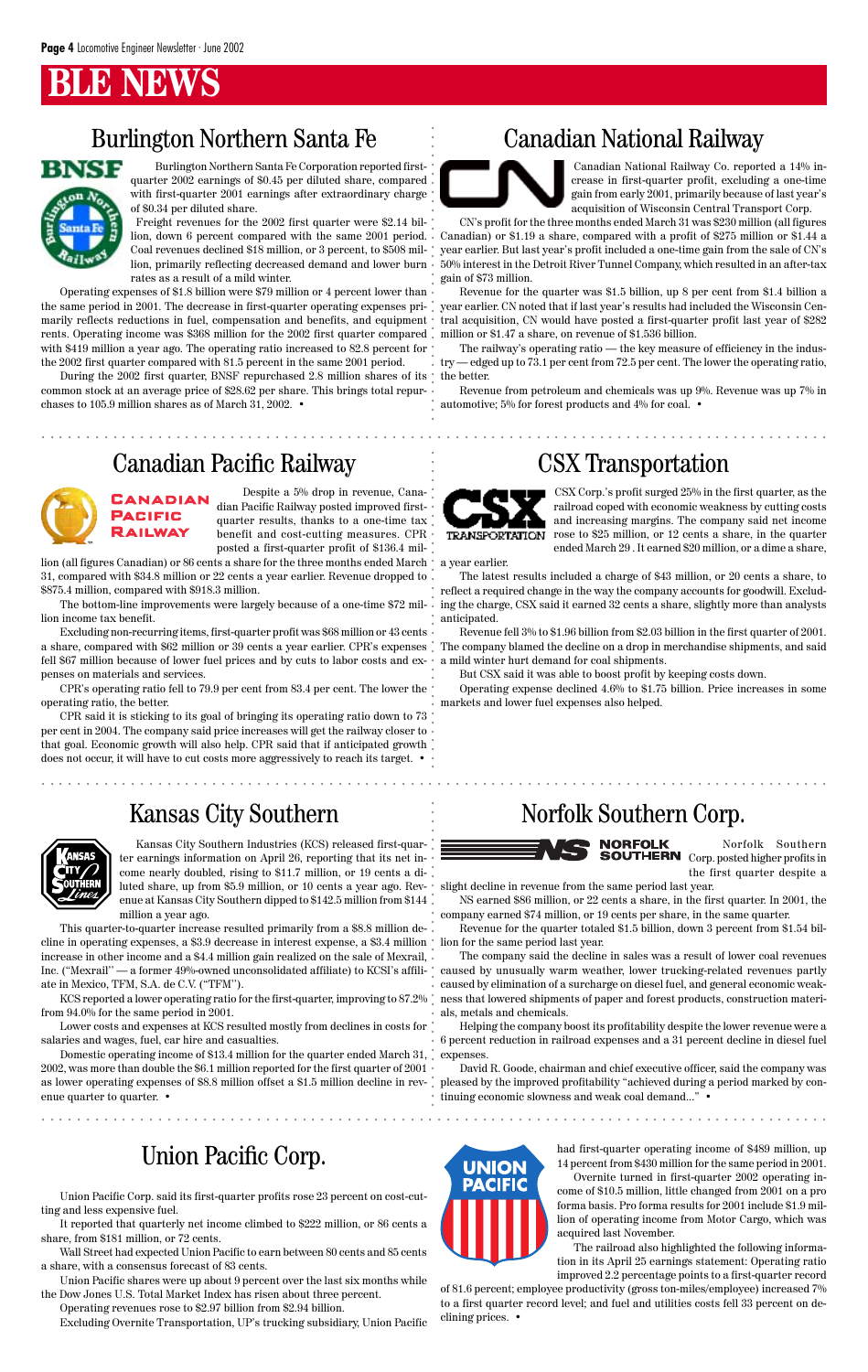# **RETIREMENT BOARD NEWS**

The Railroad Retirement Act provides disability annuities for railroaders who become totally or occupationally disabled. Medicare coverage before age 65 is also available for totally disabled employees and those suffering from chronic kidney disease.

The following questions and answers describe these disability benefits, their requirements, and how to apply for them.

#### **1. How do railroad retirement provisions for total disability and occupational disability differ?**

A total disability annuity is based on permanent disability for all employment and is payable at any age to employees with at least 10 years of railroad service, and under certain conditions to employees with five years of service after 1995.

An occupational disability annuity is based on disability for the employee's regular railroad occupation and is payable at age 60 if the employee has 10 years of service, or at any age if the employee has at least 20 years of service. A "current connection with the railroad industry" is also required for an occupational disability annuity. The current connection requirement is normally met if the employee worked for a railroad in at least 12 of the last 30 consecutive months immediately preceding the annuity beginning date.

#### **2. Under what conditions can disabled employees with five years of service be eligible for railroad retirement disability annuities?**

Since passage of the Railroad Retirement and Survivors' Improvement Act of 2001, employees with five years of service after 1995 may qualify for an annuity based on total and permanent, but not occupational, disability if they have a disability insured status under social security law. A disability insured status is established when an employee has social security or railroad retirement earnings credits in 20 calendar quarters in a period of 40 consecutive quarters ending in or after the quarter in which the disability began.

Unlike the two-tier annuities payable to a 10-year employee, disability annuities payable to five-year employees are initially limited to a tier I social security equivalent benefit; a tier II benefit is not payable in these cases until the employee attains age 62. And, the employee's tier II benefit will be reduced for early retirement in the same manner as the tier II benefit of an employee who retired on the basis of age rather than disability at age 62 with less than 30 years of service.

**3. How do the standards for total disability and occupational disability differ?**

An employee is considered to be totally disabled if medical evidence shows a permanent physical and/or mental impairment preventing the performance of any regular and gainful work. A condition is considered to be permanent if it has lasted or may be expected to last for at least 12 months or result in death.

An employee is considered to be occupationally disabled if a physical and/or mental impairment prevents the employee from performing the duties of his or her regular railroad occupation, even though the employee may be able to perform other kinds of work. An employee's regular occupation is generally that particular work he or she has performed for hire in more calendar months than any other work during the last five years; or that work which was performed for hire in at least one-half of all the months in which the employee worked for hire during the last 15 years.

#### **4. How does the amount of a railroad retirement disability annuity compare to a social security disability benefit?**

Disabled railroad workers retiring directly from the railroad industry at the end of fiscal year 2001 were awarded about \$2,105 a month on the average, while awards for disabled workers under social security averaged about \$845.

#### **5. When is early Medicare coverage available for the disabled?**

Medicare coverage before age 65 may begin after a totally disabled employee has been entitled to a disability annuity for at least 24 months. The fact that an employee is initially awarded an occupational disability annuity does not preclude early Medicare coverage, if the employee's physical and/or mental condition is such that he or she is totally and permanently disabled.

Medicare coverage on the basis of kidney disease requiring dialysis or a kidney transplant is available not only to employee annuitants, but also to employees who have not retired but meet certain minimum service requirements, as well as spouses and dependent children. For those suffering from chronic kidney disease, coverage may begin with the third month after dialysis treatment begins, or earlier under certain conditions.

**6. Do the railroad retirement disability annuity requirements include a waiting period similar to that required for social security disability benefits?**

Yes. A five-month waiting period beginning with the month after the month of the disability's onset is required before railroad retirement disability annuity payments can begin. However, an applicant need not wait until this five-month period is over to file for benefits.

Disabled employees should not, however, file for benefits while they are still receiving compensation from their railroad employer. Compensation includes payment for actual work performed, vacation pay, pay for time lost, some wage continuation payments, or any other employer compensation precluding the payment of railroad retirement benefits. Employees receiving sickness benefits from the Board, however, need not wait until these benefits are exhausted before filing for a disability annuity. The Board adjusts payments for any benefit duplications at the time a disability annuity is awarded.

#### **7. What documentation is required when filing for a railroad retirement disability annuity?**

Employees filing for disability annuities are required to submit medical evidence supporting their claim. Applicants should be prepared to furnish dates of hospitalization, names and dosages of medication, names of doctors, etc. Applicants may also be asked to take special medical examinations given by a doctor named by the Board. If a disability applicant is receiving workers' compensation or public disability benefits, notice of such payments must be submitted.

Sources of medical evidence for railroad retirement disability purposes include the applicant's railroad employer, personal physician and hospital, the Social Security Administration or the agency paying workers' compensation or public disability benefits. This evidence generally should not be more than 12 months old. In addition, proof of age and proof of any military service credit claimed and a description of past work activity will also be required.

#### **8. What is the best way to apply for a railroad retirement disability annuity or early Medicare coverage?**

Applications for railroad retirement disability annuities are generally filed at one of the Board's field offices, or at one of the office's Customer Outreach Program (CORP) service locations, or by telephone and mail. However, applications by rail employees for early Medicare coverage on the basis of kidney disease have to be filed with an office of the Social Security Administration, rather than the Railroad Retirement Board.

To expedite filing for a railroad retirement disability annuity, disabled employees or a family member should call or write the nearest Railroad Retirement Board field office to schedule an appointment. For the appointment, claimants should bring in any medical evidence in their possession and any medical records they can secure from their treating physicians. Employees who are unable to personally visit a Board office or meet a Board representative at a CORP service location may request special assistance, such as having a Board representative come to a hospital or the employee's home. Board personnel assist disabled employees with their applications and advise them on how to obtain any additional medical evidence required or any other necessary documents or records.

**9. Can an individual continue to receive an employee disability annuity even if he or she does some work after it begins?**

Any work or earnings by a disabled annuitant may be considered an indication of an individual's recovery from disability, regardless of the amount. Therefore, any employment must be reported promptly to avoid potential overpayments.

Special earnings rules apply to disability annuitants and they are more stringent than those that apply to annuitants who have retired on the basis of age and service. Disability annuities are not payable for any month in which the annuitant earns more than \$400 in any employment or self-employment, exclusive of work-related expenses. Withheld payments will be restored if earnings for the year are less than \$5,000 after deduction of disability-related work expenses. Otherwise, the annuity is subject to a deduction of one month's benefit for each multiple of \$400 earned over \$4,800 (the last \$200 or more of earnings over \$4,800 counts as \$400). Failure to report such earnings could involve a penalty charge equal to no less than one month's annuity, in addition to any overpayment assessed.

These disability work restrictions cease upon a disabled employee annuitant's attainment of full retirement age (age 65 for those born before 1938 to age 67 for those born in 1960 or later), when the annuitant becomes subject to the work and earnings restrictions applicable to employee annuities based on age and service. This transition is effective no earlier than full retirement age, even if the annuitant had 30 years of service.

#### **10. Does employment with a rail labor organization affect eligibility for a disability annuity?**

Payment of an employee's disability annuity cannot begin earlier than the day after the employee stops working in compensated service for any railroad employer, including labor organizations. Such work includes service for more than \$24.99 in a calendar month to a local lodge or division of a railway labor organization. Also, work by a local lodge or division secretary collecting insurance premiums, regardless of the amount of salary, is railroad work which must be stopped. In fact, an employee cannot file an application for a disability annuity until he or she is no longer on the payroll of a railroad or railroad union.

**11. Must an employee relinquish employment rights in order to receive a disability annuity?**

A disabled employee may continue to hold employment rights until full retirement age. However, in order for the supplemental annuity to be paid or for an eligible spouse to receive benefits, a disability annuitant under full retirement age must relinquish his or her rights.

**12. How can individuals find out more information about disability annuities?**

Employees should contact the nearest field office of the Board for information or refer to the Board's Web site at www.rrb.gov. Persons can find the address and phone number of the Board office serving their area by calling the RRB Help Line at (800) 808-0772. Most Board offices are open from 9 a.m. to 3:30 p.m., Monday through Friday, except on Federal holidays. •

# **Disability annuities for railroad employees**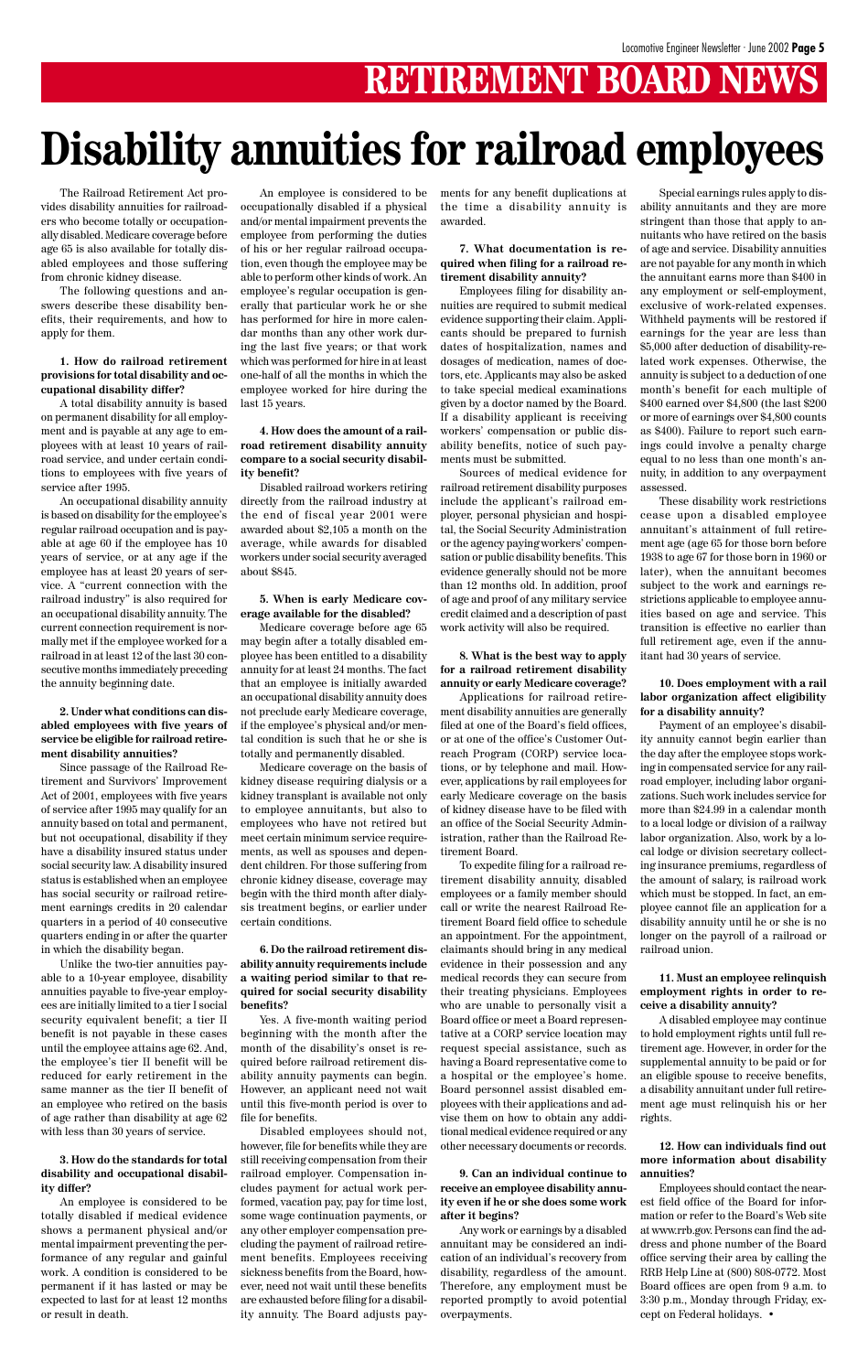When BLE General Chairman Bob Vallochi negotiated to form an ergonomics committee at New Jersey Transit, management didn't take it seriously.

But no one is laughing now after BLE members helped design a more user-friendly and ergonomically sound locomotive cab that will soon be in use at New Jersey Transit.

Brother Bob Daniels of BLE Division 373 chaired the ergo committee, and with assistance from committee members Paul Tedeschi chairman), Charles (vice Well lighted center aisle of the ALP-46.

"The real originator of the ergo committee was my Vice Chairman, Richard Darcy," Brother Vallochi said. "He insisted that ergonomic be made a part of the contract. In fact he held up the signing of the contract until the Carrier inserted ergonomics as a part of it. He then put the committee together and

after it was up and running stepped back and delegated it to Bob Daniels."

Donnarumma, Sandra Sheldon, Steve Kay (Div. 272), John Snogans (Div. 272), and William Guimes (Div. 171), worked jointly with management and a locomotive manufacturer to design New Jersey Transit's new ALP 46 locomotives.

The BLE had significant input into the final cab design. At first, Brother Daniels said there was a great deal of hostility and opposition from the railroad's mechanical department, who operated under the impression that BLE members had no business in its affairs. But after receiving support from locomotive manufacturer Ad Tranz, and after BLE ideas provided significant cost-saving to the carrier, the opposition waned.

"The GCA had to step in from time to time to move various initiatives forward," Vallochi said. "Once the Carrier realized the benefits of our input they came on board and helped move the process. Stephen Klejst and James Samuelson, both high ranking transportation officers, helped remove some of the road blocks and should be credited for their help."

From the start, the BLE ergo committee worked to improve the working environment of locomotive engineers.

"It was our goal to make the cab environment more user-friendly," Brother Daniels said. "We don't want engineers 30 to 35 years down the line

> to have claws for hands because of arthritis and we don't want them to have back problems."

The original plans for the ALP 46 locomotive called for heavy equipment to be placed in the center section behind

the cab, with two narrow aisles on either side. The BLE proposed the opposite — placing the heavy equipment on the sides and making one, larger aisle down the center.

This idea proved beneficial. The center aisle was wider, and provided better lighting inside the cab. Also, placing the heavy equipment on the sides of the locomotive made it more readily accessible from the outside and easier to make repairs. In the old design, equipment was only accessible from a crane above the locomotive. The new design allowed repairs to be made using a less expensive and safer tow motor.

But more importantly, the BLE fought to standardize the control panel. Control panel of the ALP-46.

BLE members argued that engineers could work better and would be safer if switches, radios and other controls were in the same place on every locomotive. Important switches were placed within easy reach of engineers, and in their line of sight. The BLE members also fought for better seats to provide better back support.

The air conditioning was moved from on top of the locomotive to below the control panel. This BLE idea provides better air circulation and prevents condensation from dripping onto the control stand.

In much the same way that a dome light illuminates the inside of an automobile when the door is opened, the new cabs have interior lights that illuminate when the engineer climbs on board.

"It's not new technology, but it was a major thing to us," Daniels said, noting that the increased illumination should help reduce personal injuries.

Brother Daniels says there have been no reported problems in the testing phase, which is 75 percent complete. He expects the new locomotives to be in revenue service this summer.

The new locomotives are capable of pulling larger trains, which will benefit NJT's North East Corridor and Mid Town Direct services.

"The carrier will save considerably with the new design," he said. "It should reduce injuries and will make engineers more comfortable in their work."

In the end, current and future engineers will benefit from the hard work of these dedicated BLE members.

"I am proud of the accomplishments of the Ergo Committee," Brother Vallochi concluded. "Long after we are retired, our work will remain.

"Today's union needs to become more involved in these types of initiatives. We can not afford to stand by and wait for the Carriers to take care of the needs and safety of Engineers." •

# **Engineer friendly cabs to debut at NJT**

BLE Ergonomics Committee helps design new cabs; Current, future engineers to benefit

FRA drug, alcohol testing information

### on BLE website

### **NEWS BRIEFS**

In May, the Federal Railroad Administration issued information clarifying its postaccident alcohol and drug testing regulations for locomotive engineers and other train crew personnel. Additionally, the administration also published a list of frequently asked questions in order to help railroad workers understand the regulations.

This information — which covers such issues as exceptions to the rules, qualifications for a positive test and drugs tested for — was sent by the BLE's International Office to all General Chairmen and State Legislative Board Chairmen.

A copy of the six-page document is available on the BLE website at:

http://www.ble.org/pr/pdf/ frapost.pdf

### Signalmen decline SMWIA merger

A majority of members of the Brotherhood of Railroad Signalmen (BRS) voted against a merger with the Sheet Metal Workers' International Association, according to a June 7 report on the BRS website.

With just under 60 percent of BRS members returning ballots, the initial count of the ballots returned was 41 percent for and 59 percent against the merger.

The ballots were mailed to all BRS members on May 1. The cutoff date for receiving

cepted.

ballots was June 6, and no more ballots are being ac-The official and final count will be forthcoming after the BRS staff rechecks the count. The BRS news release, however, stated that the margin was wide enough that any variation between the preliminary and the final count will not reverse the outcome. •

Ten people forced out of their homes last month by the derailment of a train carrying explosive liquid propane and toxic sulfuric acid are suing the Canadian National Railway Corp.

### Residents sue CN after derailment

forces evacuation

The lawsuit, filed on June 7 in Eaton County, Mich., accuses the railroad of negligence in the Memorial Day derailment in Potterville, Mich., about 12 miles southwest of Lansing. The 2,200-resident town was evacuated for about four days. The cause of the derailment has not been determined.

Also named in the lawsuit, which seeks unspecified damages and class-action status, are Grand Trunk Western Railroad, a track engineer and an engineering superintendent. •

### New Amtrak chief proposes

### reorganization

Three weeks into the job, Amtrak's new president is proposing steps to reorganize management. David Gunn, the new president, wants to consolidate Amtrak's three railroad operating divisions — Intercity, Northeast Corridor and Amtrak West, which now are distinct business units within company headquarters in Washington, D.C.



Under the plan, the existing division offices in Chicago, Philadelphia and Oakland, Calif., will remain open, but only to handle local operations, not to make policy decisions.

The intent, Gunn said, is to move Amtrak "back to a traditional railroad structure."

He also wants to reduce the number of "vice president" titles from 84 to about 20. The move is not immediately designed to slice jobs or save money, but to focus the company on its basic role as a railroad operator. •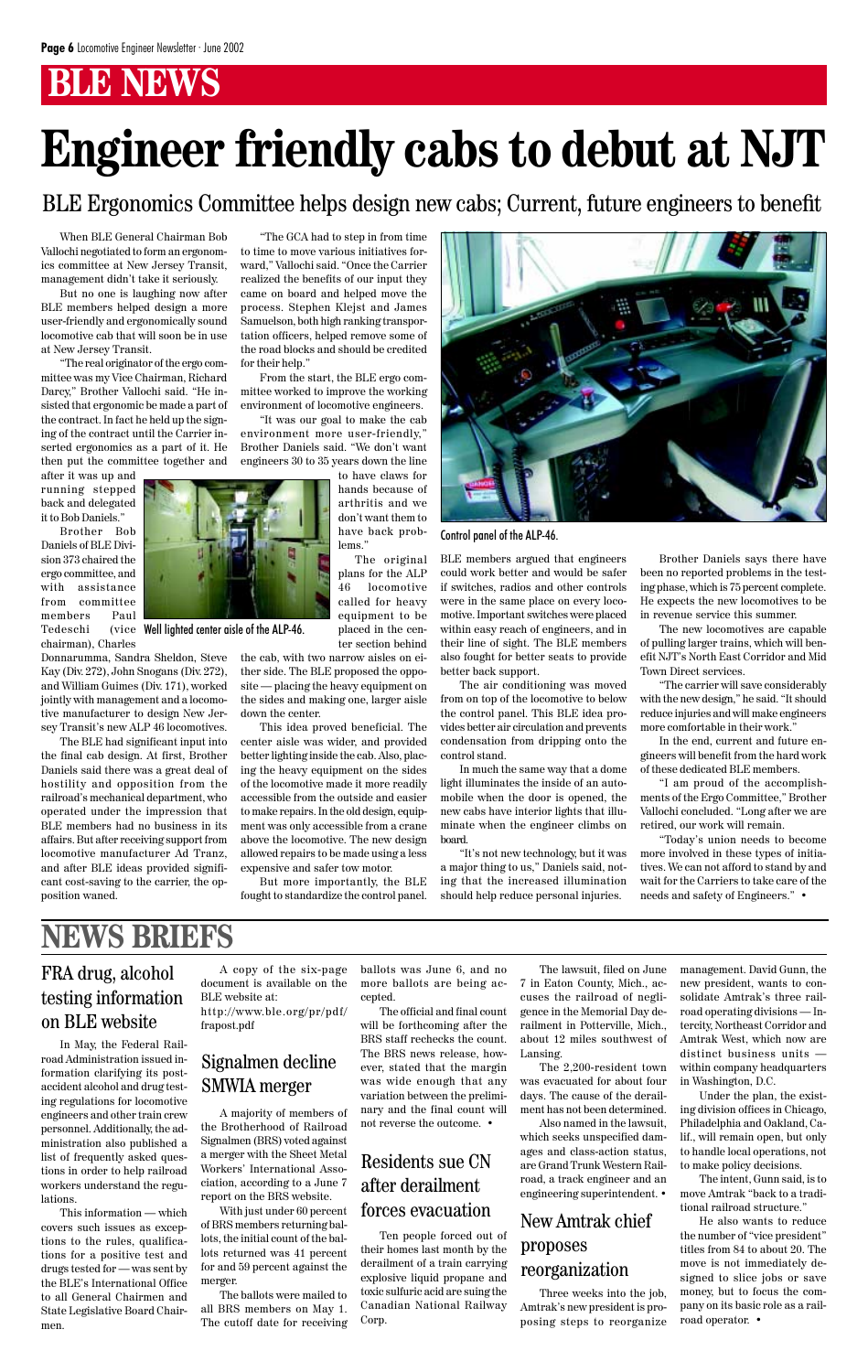#### **HOTEL RESERVATIONS**

| State: Zip:<br>City:                                                                                                                                                                                                                      |                                                                                                                                                                                                                           |
|-------------------------------------------------------------------------------------------------------------------------------------------------------------------------------------------------------------------------------------------|---------------------------------------------------------------------------------------------------------------------------------------------------------------------------------------------------------------------------|
| Phone: and the state of the state of the state of the state of the state of the state of the state of the state of the state of the state of the state of the state of the state of the state of the state of the state of the<br>E-mail: | EUMA 2002 Golf Outing<br><b>Wednesday, August 21</b>                                                                                                                                                                      |
| Office:<br><b>BLE Division:</b><br><b>GIA Division:</b><br><b>Spouse's Name:</b>                                                                                                                                                          | Buses will depart for the annual EUMA golf outing at 8 a.m. on Wednesday,<br>August 21. The cost is \$65 per person, which includes green fees, lunch,<br>transportation, commemorative hat, and various per-hole prizes. |
| <b>REGISTRATION FEE</b><br>\$75.00 per person attending 2002 EUMA; Includes meals and activities<br>For additional information, contact Arrangements Chairman Ken Kertesz                                                                 | Please list names of golfers in your party:                                                                                                                                                                               |
| at: (570) 675-2417 or $\lt$ kkertesz@adelphia.net $>$<br><b>Mail this form to:</b><br>Ken Kertesz                                                                                                                                         |                                                                                                                                                                                                                           |
| 30 Harford Ave.<br><b>Shavertown, PA 18708-1243</b><br>Make checks payable to: EUMA 2002                                                                                                                                                  | Make checks or money orders payable to "EUMA 2002" and mail to:<br><b>Sonny Kertesz</b><br>EUMA 2002 Golf Tournament Chairman<br>2 Debbie Dr.<br><b>Brick, NJ 08724</b>                                                   |
|                                                                                                                                                                                                                                           |                                                                                                                                                                                                                           |

Woodlands Inn & Resort, (570) 824-9831 or (800) 762-2222 (BLE room rate is \$95 per night)

#### **EUMA INFORMATION**

Name of Attendee:

Address:

### **Wilkes-Barre, Pa. • August 18-22, 2002 Registration Form**

**64th Annual Eastern Union Meeting Association**

GCA meeting w/luncheon

- 12:30 p.m. Depart for Steamtown tour and trainride
- 3 p.m.-6:30 p.m. Hospitality room
- 7 p.m. Outdoor BBQ
- 9 p.m.-11 p.m. Hospitality room

#### **Monday, August 19**

- 7 a.m.-noon Registration
- 6:30 a.m.-9 a.m. Breakfast
- 8:30 a.m. Opening ceremony
- 9 a.m. ID officers, GIA officers
- Noon Luncheon
- 1 p.m. Closed BLE meeting
- Dinner on your own
- 5:30 p.m.-11 p.m. Hospitality room

#### **Tuesday, August 20**

- 6:30 a.m.-9 a.m. Breakfast
- 8:30 a.m.-5 p.m. Meetings
- 8:30 a.m.-5 p.m. Local Chairman workshop
- 8:30 a.m.-5 p.m. Secretary-Treasurer workshop w/luncheon
- 8:30 a.m.-5 p.m. FRA certification class

• 9 a.m. & 2 p.m. — "Crossing Safely"

- presentations by Tom Armstrong • 11 a.m. — Sleep Deprivation presen
	- tation
- Noon-1 p.m. Luncheon
- 6:15 p.m. Depart hotel for "Night at the Races" w/dinner
- 6 p.m.-11 p.m. Hospitality room

#### **Wednesday, August 21**

- 6:30 a.m.-9 a.m. Breakfast
- 8 a.m. Busses depart for golf tournament w/lunch at club
- 8:30 a.m.-5 p.m. FRA certification class
- Family day relax-shopping (no specific activities)
- 5:30 p.m.-6:30 p.m. Cocktail hour
- 630pm-??? Formal Banquet (proper dress required); Raffles, door prizes, awards, entertainment, scholarship awards

#### **Thursday, August 22**

- 6:30 a.m.-9 a.m. Breakfast
- Good-byes and checkout
	-

The 64th annual Eastern Union Meeting Association will be held at the Woodlands Inn & Resort in Wilkes-Barre, Pa., from August 18-22.

Convention registration and golf tournament registration forms are provided here for your convenience.

Please make note of the following deadlines; hotel registration deadline is July 18; EUMA registration deadline is July 30; and golf tournament registration forms are due August 12.

A tentative agenda (subject to change) is as follows:

**Sunday, August 18**

- 
- 

• 9 a.m.-6 p.m. — Registration • 9 a.m.-4:30 p.m. — Norfolk Southern

### EUMA plans include train ride at Steamtown, 'Night at the Races'

# IN THE LINE OF DUTY **G.D. Shelby**

A BLE member was killed and three other train crew members were injured in a fiery head-on collision between two Burlington Northern Santa Fe trains near Clarendon, Texas, on May 28.

Brother G.D. Shelby, 61, was killed when the westbound freight train on which he was the engineer collided with an eastbound coal train about two miles west of Clarendon. Brother Shelby was a member of the Brotherhood of Locomotive Engineers, joining BLE Division 871 in Slaton, Texas, on Sept. 1, 1989.

Brother Shelby is survived by his wife, Ann; a daughter who lives in Lubbock, Texas, and a son who lives in Finland.

Following the accident, BLE International President Don M. Hahs extended deepest sympathies to Brother Shelby's family and friends. He also ordered the BLE flag atop Brotherhood headquarters in downtown Cleveland to be flown at half mast for three days after the accident to honor the memory of Brother Shelby.

Brother Shelby is the second BLE member killed in the line of duty this year.

Witnesses said the death count would almost

certainly have been higher, but bystanders and rescue personnel dug conductor Bruce Patterson, 57, out from beneath a burning coal car. He sustained serious injuries and was hospitalized after the crash.

The two other crew members — Rodney Torres, the 34-year-old conductor of the freight train, and Ronald R. Gordon, the 51-year-old engineer of the coal train — were also injured in the accident. Brother Gordon is a member of BLE Division 574 in Amarillo, Texas. He joined the BLE on Dec. 1, 1976.

Rodney Stutes of the BLE's Safety Task Force investigated the crash, along with members of the National Transportation Safety Board. Among other items, both parties studied and reviewed downloads of locomotives' event recorders. However, it will be months before the investigation comes to a conclusion.

The accident happened about 9 a.m. on a singletrack stretch of railway. The coal train was headed from Wyoming to Texas, while the freight train was headed to California from Kansas.

 Witnesses said the impact sounded like thunder, and the resulting fireball generated enough heat that it could be felt from almost a mile away. The momentum of the two trains, both more than a mile long, caused massive damage to the locomotives.

The freight train weighed 5,546 tons, while the coal train weighed in at 15,843 tons.

The force of the impact crushed the leading locomotives on the two trains and tossed around the cars like toys. One of the locomotives was ripped away from the chassis and pushed back from the wheels, while another was tossed on its side. It quickly ignited.

The derailing cars ripped up the tracks, pushing one 20-foot-long section up through a coal car, leaving the track sticking straight up into the air.

The accident derailed 22 coal cars, including about a dozen that were neatly stacked side-byside by the force of the impact. Three of the freight cars were derailed as well.

Rescue crews from nearly a dozen local towns rushed to the area and found the accident scene covered in flames.

"It was just chaos," said Clarendon Fire Chief Delbert Robertson.

*(The Amaraillo Globe-News contributed to this report.)*